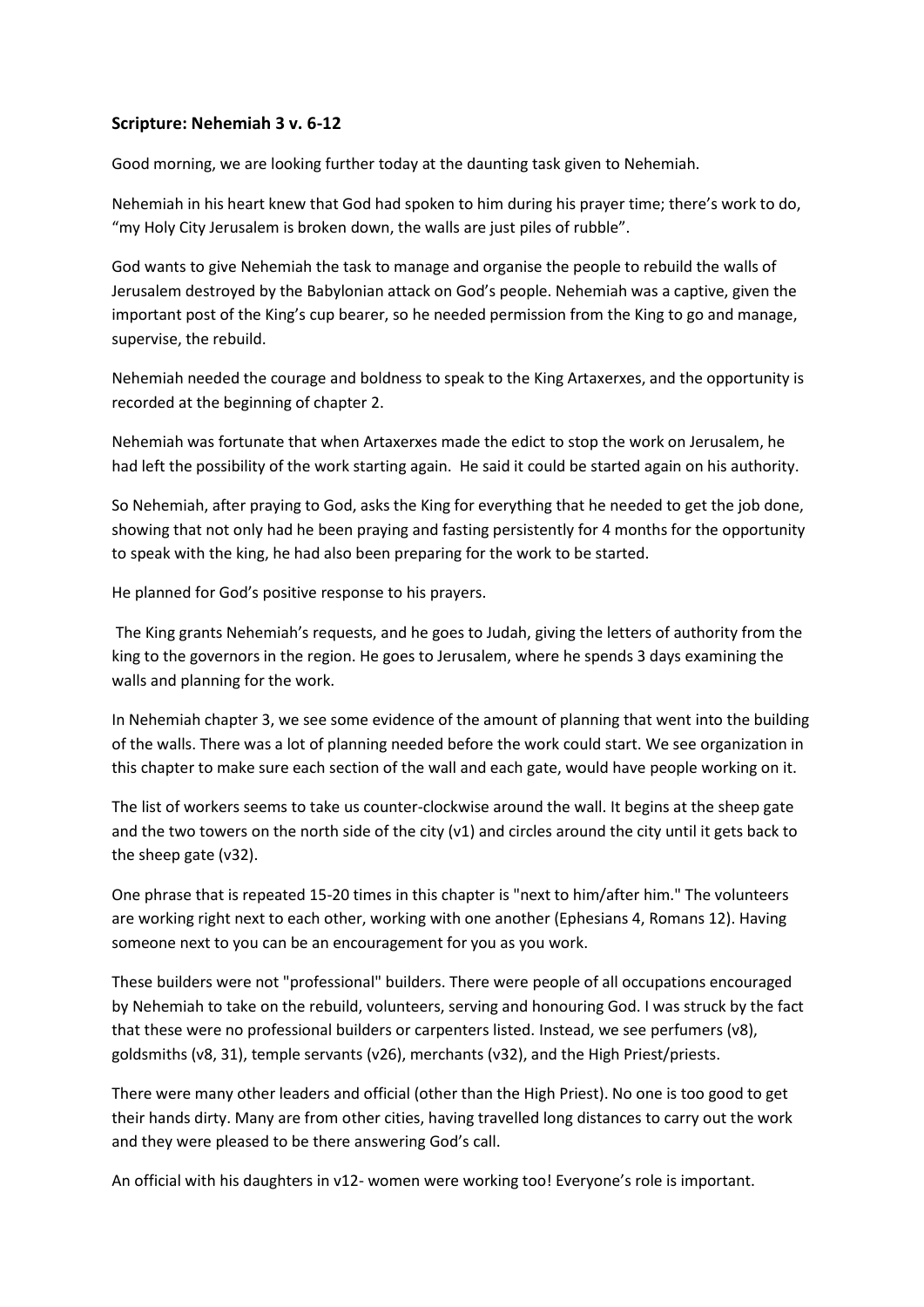The leaders of the Tekoite people (v5) did not want to get their hands dirty. Having a leader that does not want to work could be discouraging to their people. But the common people of the Tekoites worked in spite of this.

The Tekoites even repaired a second portion of the wall (v27). Along with the Tekoites, 6 other groups repaired two portions of the wall.

In front of your house. How well would you build the wall around your house? Would you make sure this is the strongest part of the wall? (Working where family can see)

In verse 11, Malkijah, son of Harim was one of those men who 13 years earlier had married a foreign wife and had been convicted of wrong under Ezra's ministry. He had put the matter right, and the building of Jerusalem's wall provided him with an opportunity to reaffirm, in practical terms, obedience to God and love for his people (Ezra 10:31).

In v13, we are told that Hanun and the inhabitants of Zanoah repaired 1000 cubits of the wall (aprox 1500 ft). This is the biggest measurement we are given.

Everybody, wanted to work to play their part, working together in obedience to God, guided by Nehemiah.

Nehemiah had so marvellously organized and planned the work that every one had a section of the wall or a gate assigned to him.

Some exceeded their allotment of work and went on to help somebody else to the extent of repairing 500 yards of wall (an enormous section; perhaps much of it was still standing and needed little repair). We can find other mentions of men who did their work and then repaired "another" section.

A phrase that comes to mind is honouring God, working in his Kingdom. The important truth that emerges is that this is God's design for ministry. God has placed us all strategically where he wants us to be. Your neighbourhood, office, or home is where your ministry should be. That is why God put you there. In John 15, I find it very humbling, to see God's people going about their daily task, honouring and serving God in what they do, so that the glory goes to HIM.

In our second reading for today, from 1 Corinthians 12 v12 -20, Paul emphasizes that although there are many separate parts, ears, eyes, hands, feet etc, they remain part of the one body.

In verse 12, Paul spells this out "The body is a unit, it is made up of many parts, but they come together to form one body. So it is with Christ.

If we move back to workers rebuilding the walls of Jerusalem, we recognise that they were Jews. Their hearts were broken because their sacred city, Jerusalem, was a pile of rubble.

God had called them, his people, through his servant Nehemiah, to come and rebuild his city. They were people with different trades and talents, but they were members of the Jewish nation and they came together as a body, answering God's call.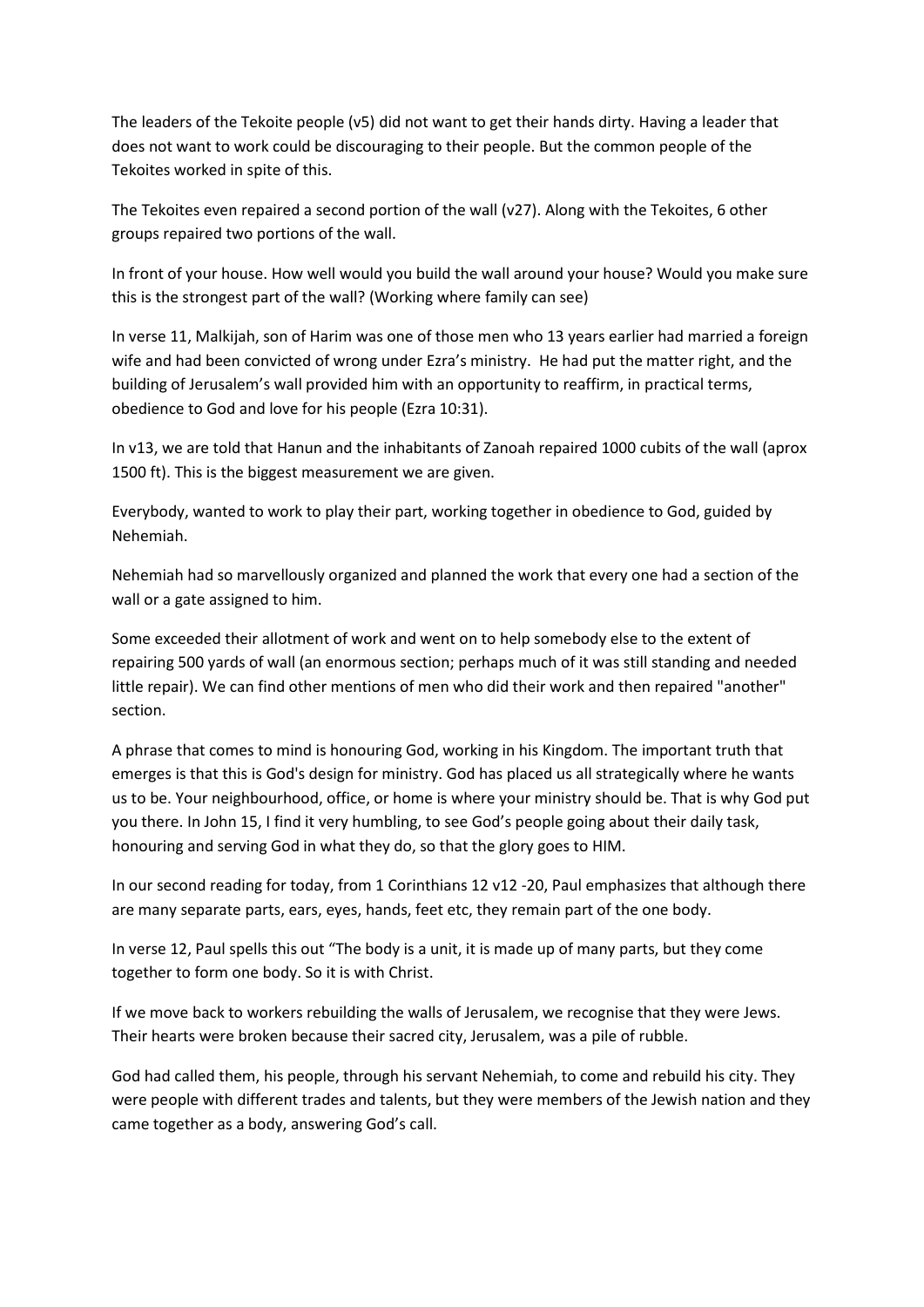In the Corinthian reading, the apostle Paul uses an analogy that will help us understand how the church is designed to function. He stands before us a human body, and draws lessons from it all through the rest of the chapter, showing its' parallel with the function of the Body of Christ.

It is more than a mere figure of speech to say that the church is the Body of Christ. God really takes that seriously. It is the tool by which God's plan is fulfilled in us today, as members of the body of Christ. We as the body of Christ are the tools by which God completes his task in the world today.

The head is the control centre of the body, while the torso is the biggest part of it, and the part to which the members, the arms, the legs, etc., are attached. This is especially designed to help us understand how the church is to function, for the whole body, plus the head, constitutes the Body of Christ.

This is an amazing statement, that we are part of Christ. That is what Paul is saying. We constitute the means by which Christ functions within the world, and it is very important that we hold that concept clearly in our mind if we want to understand how the church works.

It is a body with many members, and yet it is only one body. It is not many bodies, many denominations. They are all tied together by sharing the same life, and they are tied with the head so that they function as Jesus means of expressing his life in this world.

Then Paul says it does not make any difference what your origin is, whether Jews or Greeks, slaves or free, "all were made to drink of one Spirit."

Jesus put that in a very beautiful little formula: He said that the relationship we would have would be this, "You in me, and I in you," (John 14:20). That is what you find fulfilled here in regard to the Holy Spirit. When the Spirit baptizes us into the Body of Christ he puts us into Christ, "you in me." He joins our life with his; he becomes our source of existence and strength; we are part of him.

The amazing statement here is that we are part of Christ. That is what Paul is saying here. We are Jesus workers in the Kingdom building and working for Him.

That means that where we live, and the people we live with, is the very place God wants us to exercise the gifts he has given us to do the work of the church.

But this is difficult at the moment with the increase of covid19, in our country and around the world, we are told to isolate, to keep our distance, to wear face masks, use hand sanitizers, this is obeying the rules our government has laid down to keep us and our community safe.

But we as Jesus church, as his active body here in his kingdom on earth, we have a responsibility to follow Jesus' plans for his people and be actively working, just as the Jews followed Nehemiah's plans.

Following the government rules and the guidelines laid down by our Church of England, our church at All Saints is planning to hold services, to encourage isolated and limited numbers to come together to worship.